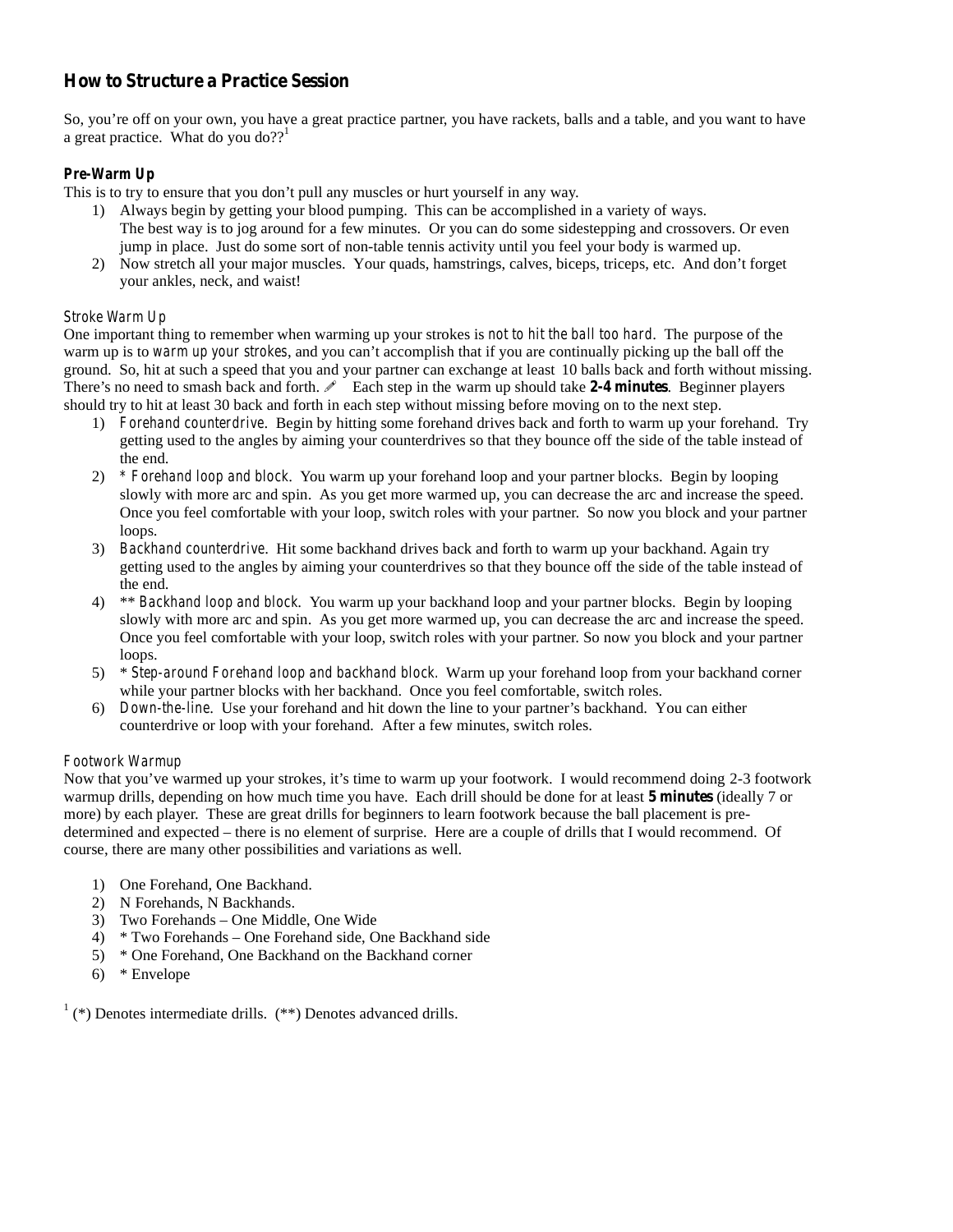### *Advanced Footwork Drills*

These are some more footwork drills whose ball placement is pre-determined and expected. However, they are more difficult and work justas much on strokes and rallies as on footwork. Again, these should be performed at least **5 minutes** (ideally 7 or more) for each player.

- 1) \* Falkenberg
- 2) \*\* Falkenberg with Forehand Block
- 3) \* Forehand, Middle, Forehand, Backhand
- 4) \*\* Backhand, Middle, Backhand, Forehand
- 5) \* FH Loop to FH Block and Middle Block
- 6) \* FH Loop to FH Block, Middle Block and BH Block
- 7) \* Backhand block to BH corner and middle (Loop)
- 8) Down the line FH loop, BH loop to FH block

### *Advanced Random Footwork Drills*

These drills are more advanced in the sense that they include an element of randomization and thus surprise. Again, these should be performed at least **5 minutes** (ideally 7 or more) for each player.

- 1) \* Random to BH block
- 2) One or two FH, one or two BH
- 3) \* BH middle or BH forehand
- 4) \*\* BH,FH on backhand corner and then down the line when feel like it
- 5) \* Down the line rally, switch when want, down the line, switch, etc.

### *Service Drills*

While the previous footwork drills focused primarily on counterdriving, looping and blocking, these drills incorporate service, and thus you work on your pushes, flips and service as well. These service drills should be performed at least **7 minutes** per player.

- 1) Two Forehand loops, Two Backhand loops effective for warming up before matches (warm up loops)
- 2) Serve short, flip cross court, do envelope drill.

#### *Service Practice*

It is always a good idea to set aside some time to work on your own serves. If possible, you and your partner can both grab a bucket of balls and alternate serving at each other. The player who receives the serve can tell the other player what sort of spin she has managed to put on the ball.

#### *Multi-ball*

Multi-ball is a whole new topic by itself, but essentially one player gets a bucket of balls, places iton the table and feeds balls to the other player like a machine. This type of drilling is widely popular especially in China and is the major form of training for many top players.

#### *Footwork Drills*

There are a few drills that can be done that focus solely on footwork. They are "shadow-stroking" drills that are performed with only a racket, with neither a ball nor a partner. See Part 6 for more details.

#### *Games*

It is always fun and effective to play a few practice games after training hard through all the drills. Besides playing the regular games to 11, it is also very helpful to begin from certain scores and to play the games out from there. Good scores to start at include 5-5, 8-9, 7-7, 8-8 and 10-10. It is important to be able to squeeze out the tight matches when necessary.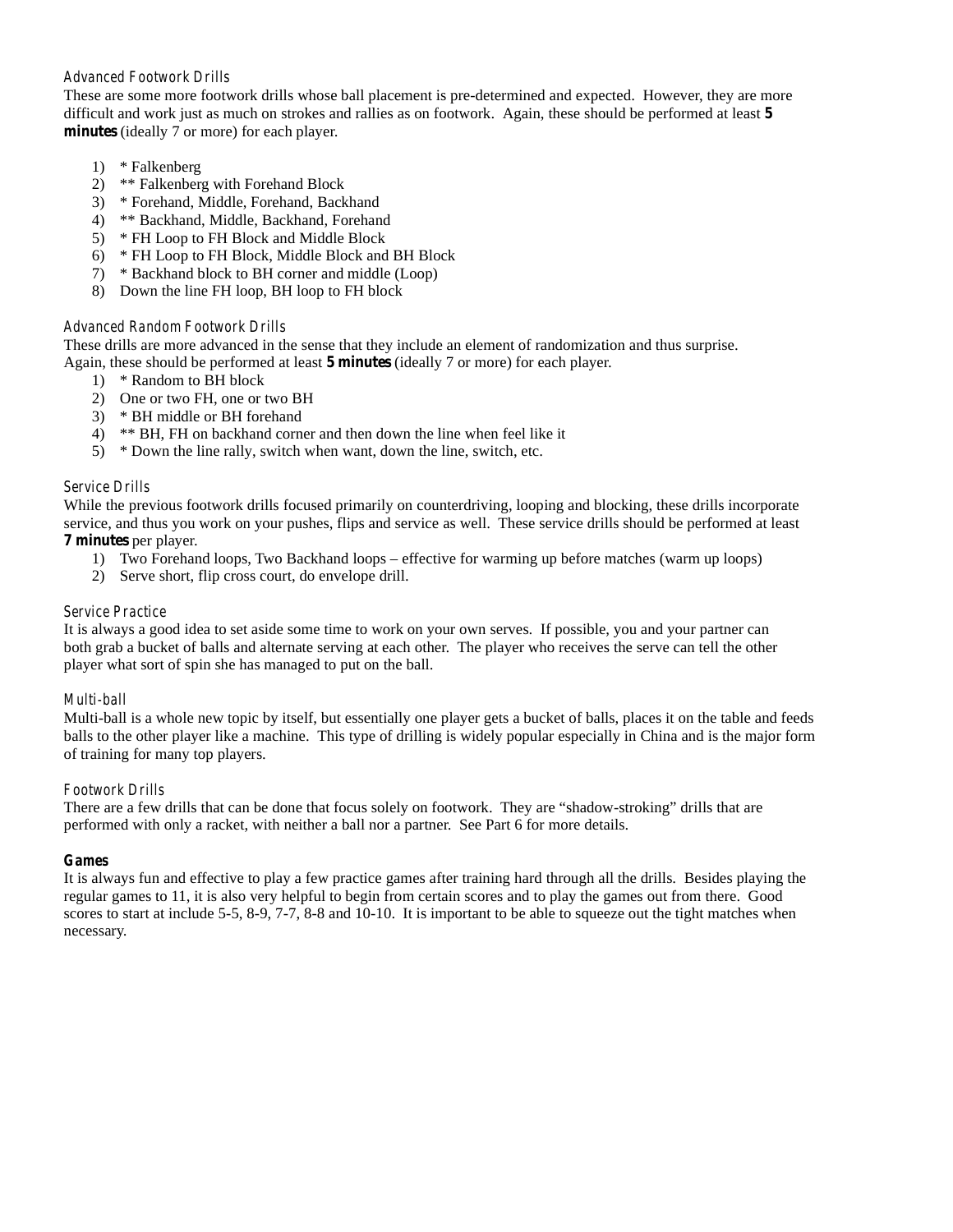(for right-handed players)

FH.D=Forehand drive BH.D=Backhand drive Drive=Basic power shot with no or little topspin executed close to the table. Forehand=The right side of a right-handed player. Backhand=The left side of a right handed player.





Both players play Both<br>forehand drive back forehand drive backhand<br>
diagonally. drive diagonally. diagonally. Both players play



**BH.D** 

backhand

FH.D



FH.D

Both players play Parallel forehand &<br>backhand backhand drive. One<br>drive diagonally. player plays forehand backhand drive. One drive and the other backhand drive.



**Exercise 4**

Same as the previous exercise. The players change sides. forehand drive. first ball diagonally to

FH.D

**Exercise 5**

the second to<br>the center. Good

the center. for footwork.



**Exercise 6**

players play<br>d drive. The the forehand side and 1. Diagonally to the forehand side. Both players plays forehand drive. 2. To the center. Both

players plays forehand drive.<br>3. F

Parallel to the backhand side. One player plays forehand drive and the other backhand drive.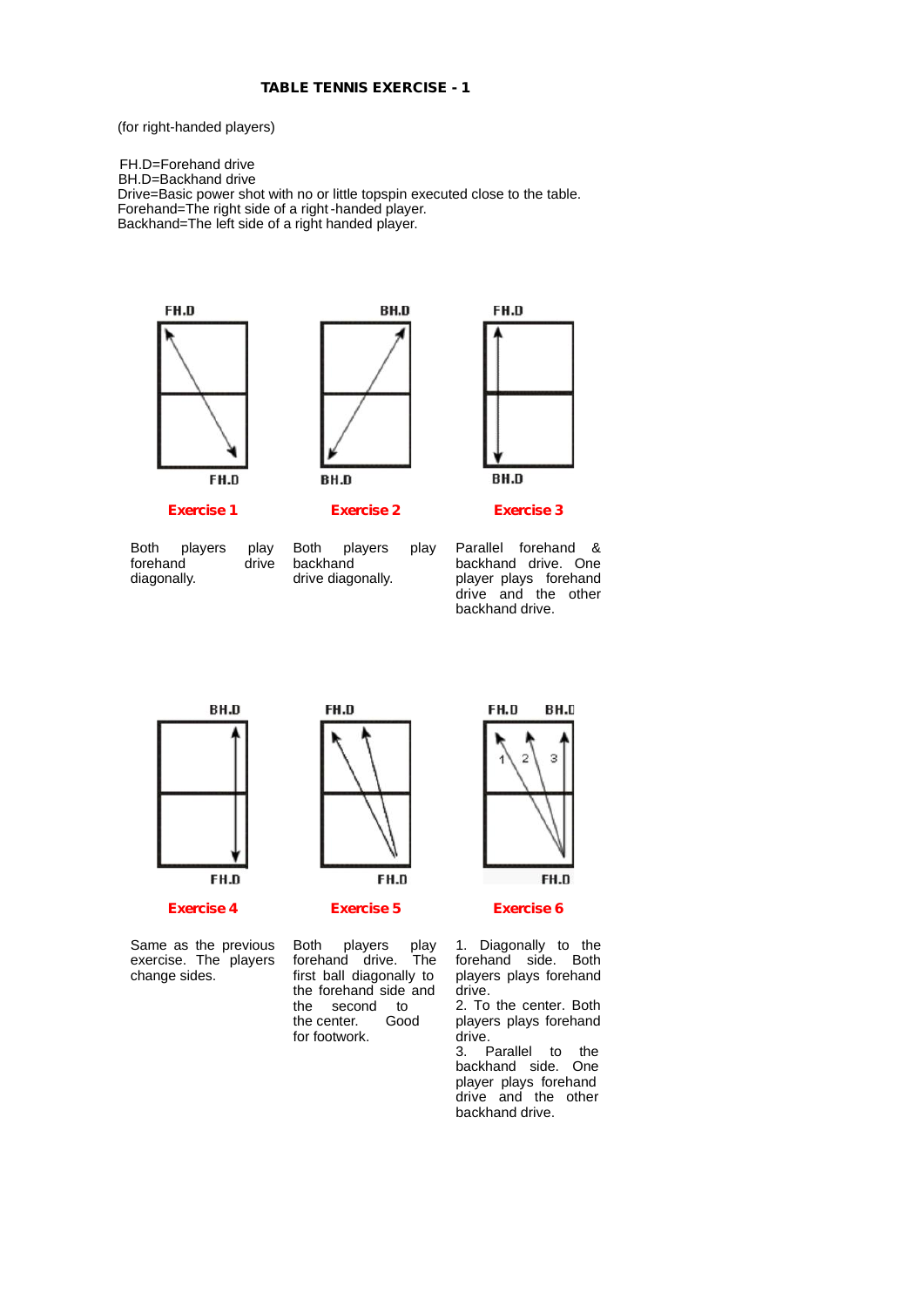#### **TABLE TENNIS EXERCISE - 2**

(for right-handed players)

FH.D=Forehand drive BH.D=Backhand drive FH.BL=Forehand block BH.BL=Backhand block FH.Ts=Forehand topspin Drive=Basic power shot with no or little topspin executed close to the table Block=Basic defensive shot for topspin countering Topspin=Offensive shot with heavy topspin executed close to the table Forehand=The right side of a right-handed player Backhand=The left side of a right handed player





**Exercise 2**

One player plays One<br>diagonally and the para diagonally and the other parallel.

**Exercise 1**

player plays One parallel and diagonal with his backhand and<br>the other other moves across the table with forehand and backhand.

FH.BL FH.Ts

#### **Exercise 3**

player plays<br>nd topspin forehand diagonally ang in the<br>middle. The other middle. player plays forehand block from his forehand and in the middle.



**Exercise 4**

FH.Ts **Exercise 5**

FH.BL



**Exercise 6**

Same as the previous<br>exercise. The exercise. difference is that the player who plays block uses both his forehand and his backhand.

Forehand tospin diagonally to the forehand side.

Forehand topspin<br>diagonally to the diagonally backhand side.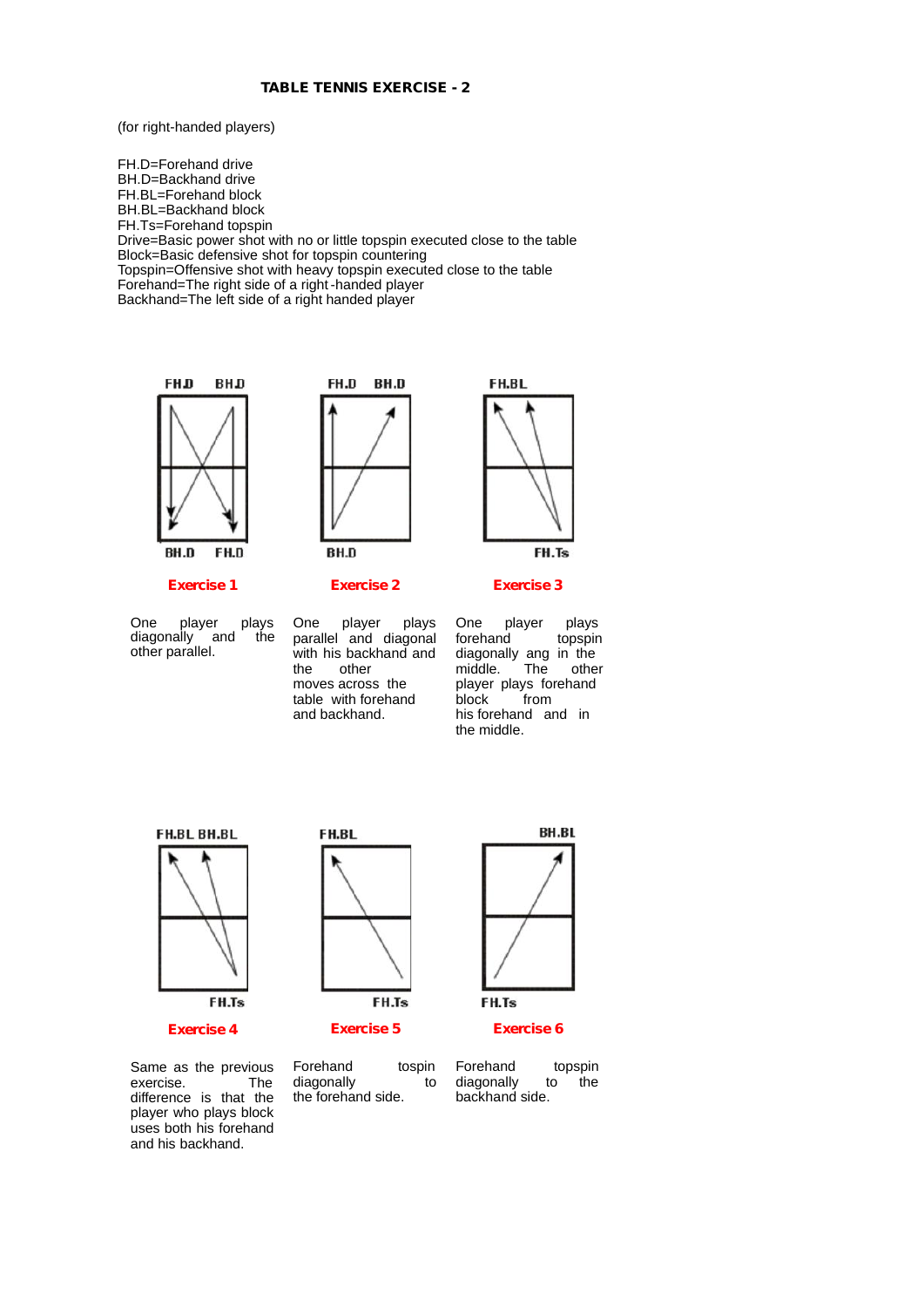#### **TABLE TENNIS EXERCISE - 3**

(for right-handed players)

FH.D=Forehand drive BH.D=Backhand drive FH.BL=Forehand block BH.BL=Backhand block FH.Ts=Forehand topspin Drive=Basic power shot with no or little topspin executed close to the table Block=Basic defensive shot for topspin countering Topspin=Offensive shot with heavy topspin executed close to the table Forehand=The right side of a right-handed player Backhand=The left side of a right handed player



**Exercise 1**



**Exercise 2**







BH.D **Exercise 4**



**Exercise 5**

1. FH.Ts - BH.BL 2. BH.D - FH.BL



1,2. BH.D, FH.Ts 3. FH.Ts